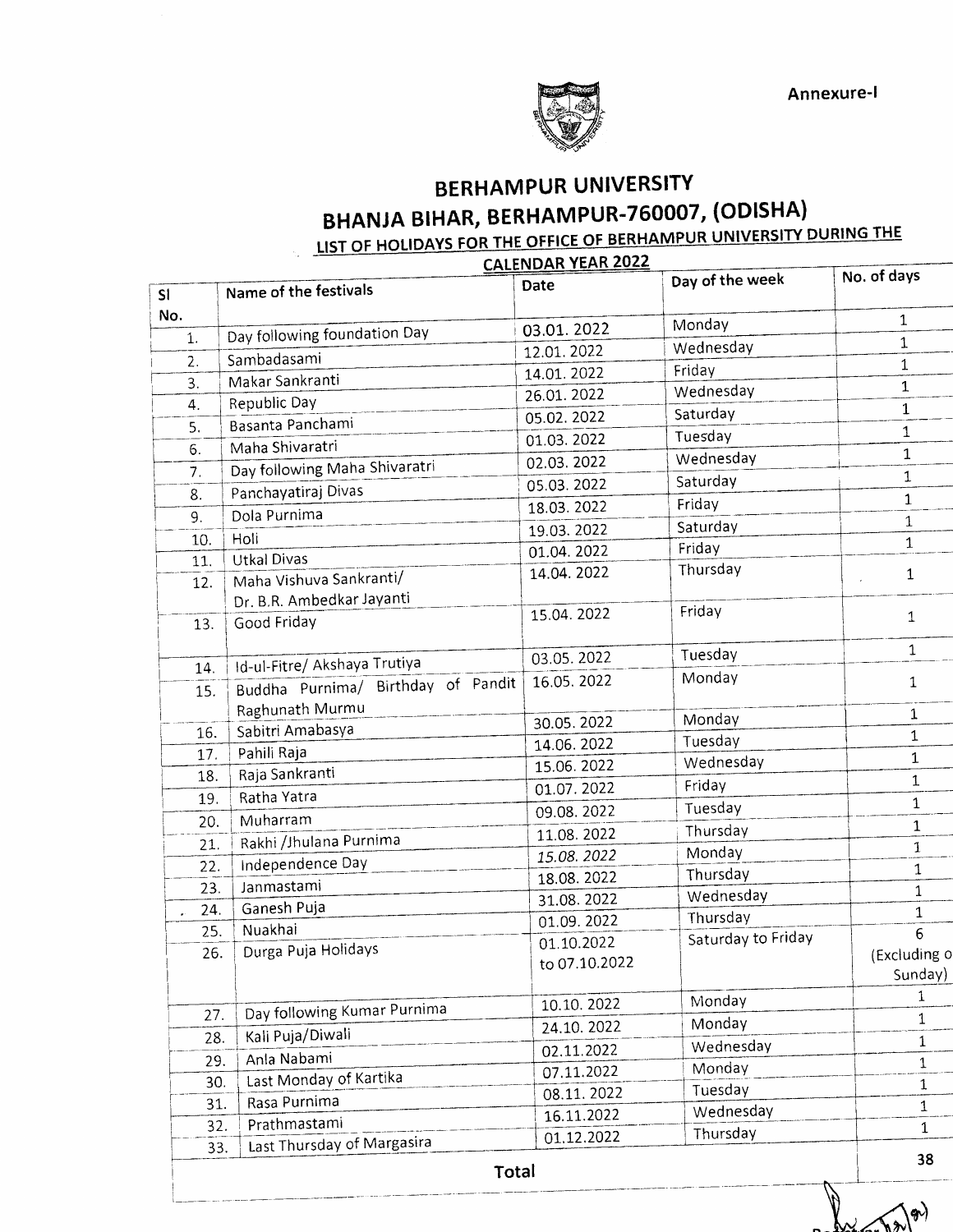# Annexure-II<br>LIST OF HOLIDAYS FOR THE P.G.DEPARTMENTS OF BERHAMPUR UNIVERSITY DURING THE CALENDAR YEAR 2022

| <b>SI</b><br>No. | Name of the festivals                                 | Date          | Day of the week      | No. of days     |
|------------------|-------------------------------------------------------|---------------|----------------------|-----------------|
| 1.               | Day following foundation Day                          |               |                      |                 |
| 2.               | Sambadasami                                           | 03.01.2022    | Monday               | $\mathbf{1}$    |
| 3.               | Makar Sankranti                                       | 12.01.2022    | Wednesday            | $\mathbf{1}$    |
| 4.               | Republic Day                                          | 14.01.2022    | Friday               | 1               |
| 5.               | Basanta Panchami                                      | 26.01.2022    | Wednesday            | $\mathbf{1}$    |
| 6.               | Maha Shivaratri                                       | 05.02.2022    | Saturday             | $\mathbf{1}$    |
| 7.               | Day following Maha Shivaratri                         | 01.03.2022    | Tuesday              | 1               |
| 8.               | Panchayatiraj Divas                                   | 02.03.2022    | Wednesday            | 1               |
| 9.               | Dola Purnima                                          | 05.03.2022    | Saturday             | $\mathbf{1}$    |
| 10.              | Holi                                                  | 18.03.2022    | Friday               | 1               |
| 11.              | Utkal Divas                                           | 19.03.2022    | Saturday             | $\mathbf{1}$    |
| 12.              |                                                       | 01.04.2022    | Friday               | 1               |
|                  | Maha Vishuva Sankranti/                               | 14.04.2022    | Thursday             |                 |
| 13.              | Dr. B.R. Ambedkar Jayanti<br>Good Friday              |               |                      | $\mathbf{1}$    |
|                  |                                                       | 15.04.2022    | Friday               |                 |
| 14.              |                                                       |               |                      | 1               |
| 15.              | Id-ul-Fitre/ Akshaya Trutiya                          | 03.05.2022    | Tuesday              | $\mathbf{1}$    |
|                  | Buddha Purnima/ Birthday of Pandit<br>Raghunath Murmu | 16.05.2022    | Monday               |                 |
| 16.              | Summer Vacation                                       |               |                      | $\mathbf{1}$    |
|                  |                                                       | 17.05.2022    | Tuesday to Saturday  | $35$ (days)     |
|                  |                                                       | to 25.06.2022 |                      | (Excluding five |
| 17.              | Ratha Yatra                                           |               |                      | Sunday)         |
| 18.              | Muharram                                              | 01.07.2022    | Friday               | 1               |
| 19.              | Rakhi /Jhulana Purnima                                | 09.08.2022    | Tuesday              | $\mathbf{1}$    |
| 20,              | Independence Day                                      | 11.08.2022    | Thursday             | $\mathbf{1}$    |
| 21.              | Janmastami                                            | 15.08.2022    | Monday               | 1               |
| 22.              | Ganesh Puja                                           | 18.08.2022    | Thursday             | 1               |
| 23.              | Nuakhai                                               | 31.08.2022    | Wednesday            | $\mathbf{1}$    |
| 24.              | Durga Puja Holidays                                   | 01.09.2022    | Thursday             | $\mathbf 1$     |
|                  |                                                       | 01.10.2022    | Saturday to Saturday | 7               |
|                  |                                                       | to 08.10.2022 |                      | (Excluding one  |
| 25.              | Day following Kumar Purnima                           |               |                      | Sunday)         |
| 26.              | Kali Puja/Diwali                                      | 10.10.2022    | Monday               | 1               |
| 27.              | Anla Nabami                                           | 24.10.2022    | Monday               | $\mathbf{1}$    |
| 28.              | Last Monday of Kartika                                | 02.11.2022    | Wednesday            | $\mathbf{1}$    |
| 29.              | Rasa Purnima                                          | 07.11.2022    | Monday               | $\mathbf 1$     |
| 30.              | Prathmastami                                          | 08.11.2022    | Tuesday              |                 |
| 31.              |                                                       | 16.11.2022    | Wednesday            | 1<br>1          |
|                  | Last Thursday of Margasira                            | 01.12.2022    | Thursday             | $\mathbf{1}$    |
|                  | Total                                                 |               |                      |                 |

Register 1994

 $71$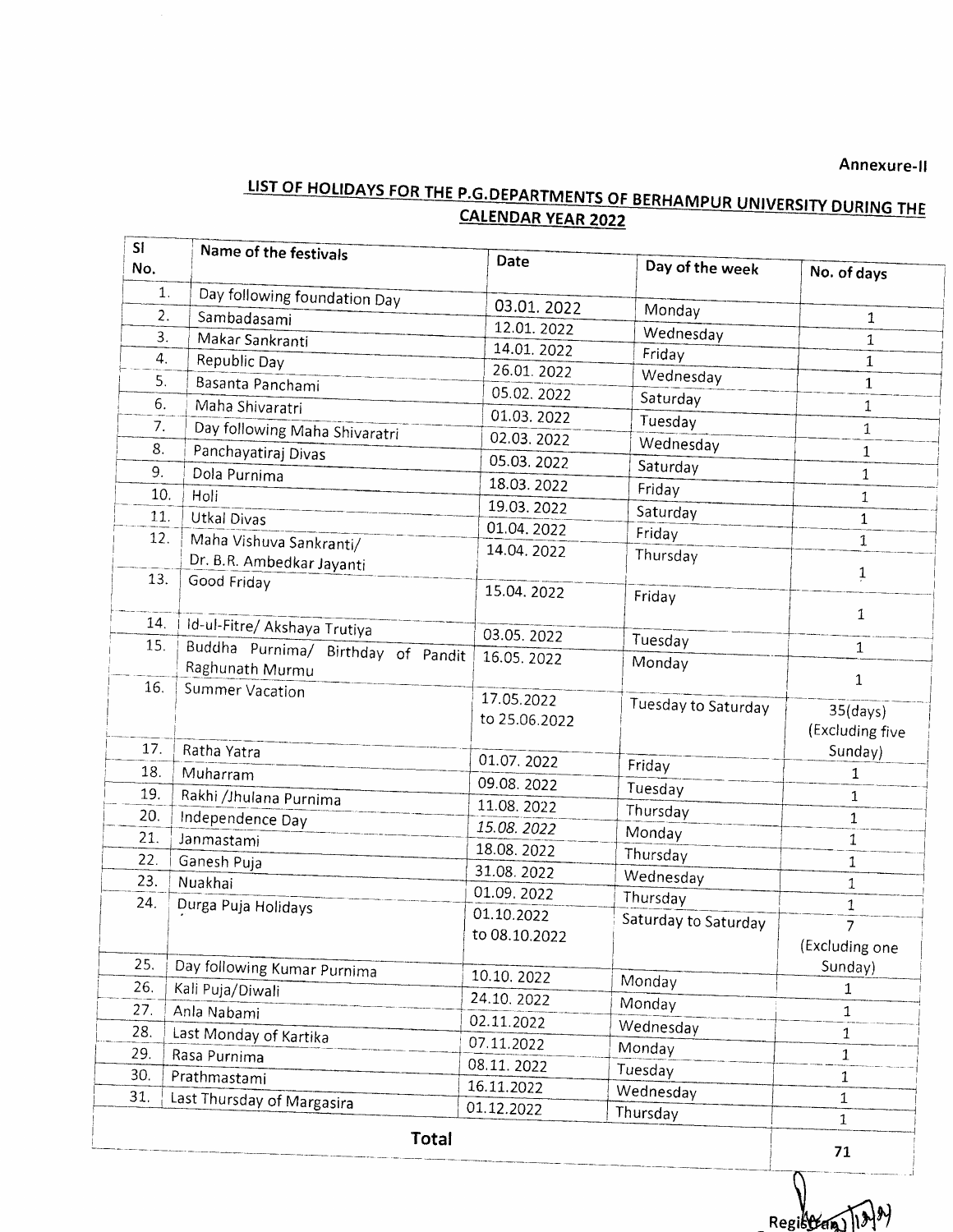#### Annexure-lll

I

|        |                                   | Date       | Day of the Week | No. of days |
|--------|-----------------------------------|------------|-----------------|-------------|
| SI No. | Name of the festivals             |            | Tuesday         |             |
|        | Foundation day<br>of Bramho Samaj | 25.01.2022 |                 |             |
|        |                                   | 07.02.2022 | Monday          |             |
| 2.     | Chandrabhaga Snana                |            |                 |             |
| 3.     | Easter Saturday                   | 16.04.2022 | Saturday        |             |
|        |                                   | 27.04.2022 | Wednesday       |             |
| 4.     | Shab-E-Qadar                      |            | Saturday        |             |
| 5.     | Biswakarma Puja                   | 17.09.2022 |                 |             |
| Total  |                                   |            |                 |             |

## LIST OF OPTIONAL HOLIDAYS FOR THE CALENDAR YEAR 2022 OF BERHAMPUR SHIPLES IN

#### <sup>N</sup>ote:

- 1. The University employees may avail one optional holiday on any of the festive occasion/ commemorative days listed above.
- 2. In addition to the declared holidays, the Vice-chancellor may declare two (02) as holidays at his discretion during the Calendar year.
- 3. The day following convocation if held during the year will be declared as holiday'
- 4. Eclipse if any falling during the year will be separately declared as holiday'
- 5. The working hour of the University Office is from 10.00 A.M. to 5.30 P.M. with a break for launch from<br>1.30 P.M. to 2.00 P.M. 1.30 P.M. to 2.00 P.M.
- 6. The Working hour of P.G. Departments of Berhampur Silversity break for launch from 1.30 P.M. to 2.00 P.M.

## THE FOLLOWING FESTIVALS WHICH ARE GENERALLY DECLARED AS OPTIONAL HOLIDAYS FALL ON 2ND SATURDAY , $4^{TH}$  SATURDAY AND SUNDAY DURING THE CALENDAR YEAR-2022.

| SI. | Name of the festivals          | Date       | Day of the week          | No. of days |
|-----|--------------------------------|------------|--------------------------|-------------|
| No. |                                |            |                          |             |
|     | Guru Govinda Singh Birthday    | 09.01.2022 | Sunday                   |             |
| 2.  | Birthday of Raja Ram Mohan Ray | 22.05.2022 | Sunday                   |             |
|     |                                | 24.12.2022 | 4 <sup>th</sup> Saturday |             |
| 3.  | Christmas Eve                  |            |                          |             |
|     |                                | Total      |                          |             |

n  $\frac{W_{\mathcal{N}}}{\text{Resiserder}}$ &w